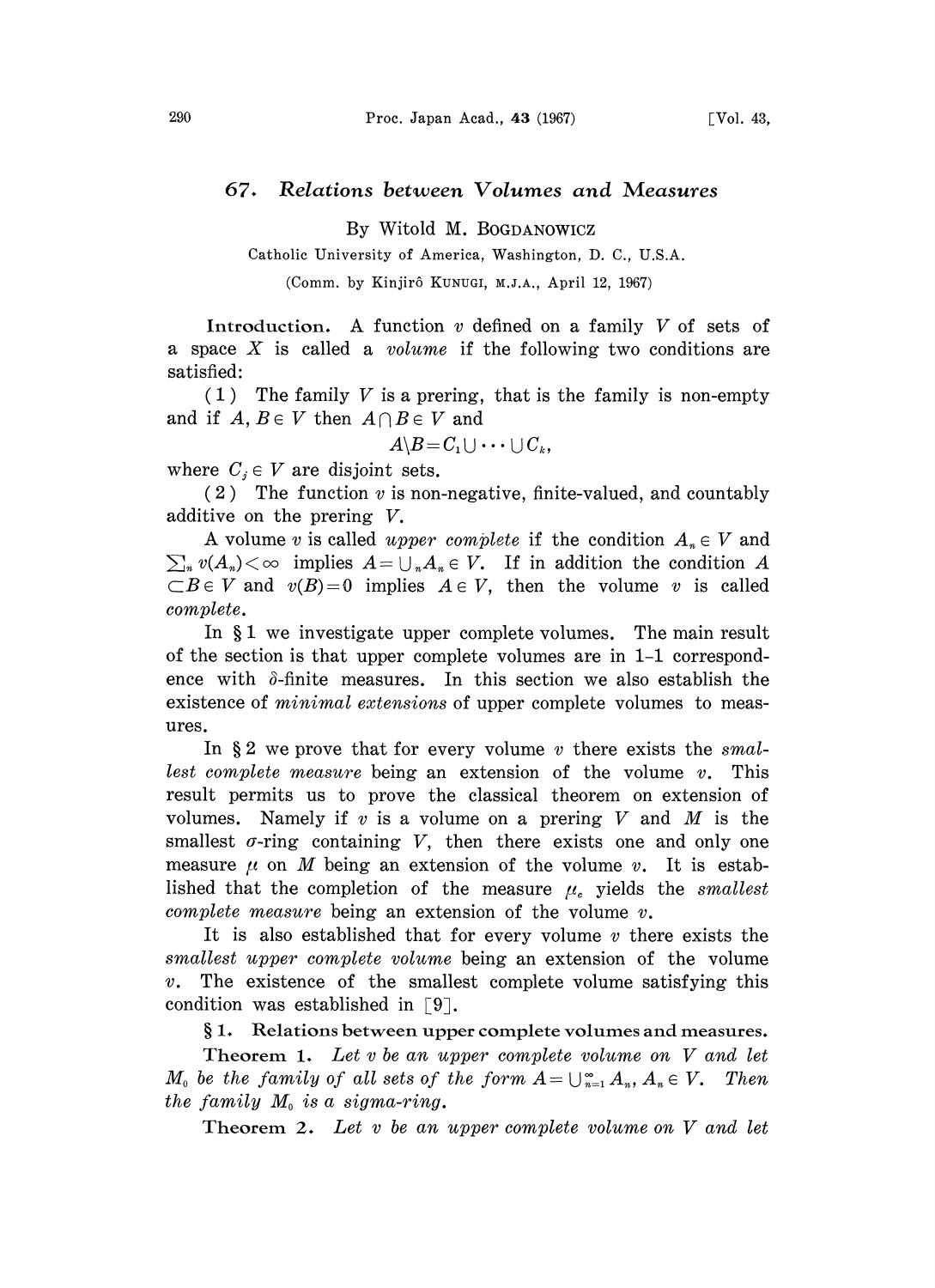$M_0$  be the sigma-ring

 $M_0 = \{A : A = \bigcup_{n=1}^{\infty} A_n, A_n \in V\}.$ 

There exists one and only one measure  $\mu_0$  on  $M_0$  being an extension of the volume v. The measure is given by the formula

 $\mu_0(A) = \sup \{v(B) : B \subset A, B \in V\}$  for all  $A \in M_0$ .

Denote by  $p$  the operator mapping an upper complete volume  $v$ into the measure  $\mu_0$  defined in Theorem 2.

If  $\mu, \eta$  are two functions then the order relation  $\eta \subset \mu$  will mean that the function  $\mu$  is an extension of the function  $\eta$ .

If F is a family of functions we say that a function  $\mu_0$  is the smallest in the family  $F$  whenever

$$
\mu_0 \in F \text{ and } \mu_0 \subset \mu \text{ for all } \mu \in F.
$$

Theorem 3. Let  $v$  be an upper complete volume on  $V$  and let  $\mu_{\scriptscriptstyle 0}=pv$ . Then  $\mu_{\scriptscriptstyle 0}$  is the smallest measure being an extension of the volume v.

Theorem 4. Let  $v$  be an upper complete volume on  $V$  and let  $\mu_0=pv$ . Then  $\mu_0$  is the smallest measure  $\mu$  such that its finite part is the volume v, that is such that  $t\mu=v$ .

Let i be the operator mapping a complete measure  $\mu$  into the complete integral seminorm  $J=i\mu$  defined as in [12].

Theorem 5. Let J be a complete integral seminorm and  $v = gJ$ the corresponding complete volume. Then  $\mu_0=pv$  is the smallest complete measure generating J, that is the smallest complete measure  $\mu$  such that  $J=i\mu$ .

We say that a measure  $\mu$  on a sigma-ring M is sigma-finite if for every set  $A \in M$  there exists a sequence of sets  $A_n \in M$  such that

$$
A=\cup_{n} A_{n} \text{ and } \mu(A_{n})<\infty.
$$

Theorem 6. Let v be an upper complete volume. Then  $\mu = pv$ if and only if  $\mu$  is a sigma-finite measure such that  $v=t\mu$ .

We have noticed that a measure  $\mu$  is complete if and only if the volume  $v=t\mu$  is complete. From the proven theorems we see that the relations  $\mu = pv$  and  $J=i\mu$  establish 1-1 correspondence between the following: any complete volume v, any complete sigmafinite measure  $\mu$ , and any complete integral seminorm.

§2. Extensions of volumes to measures and relations between the integral seminorms generated by them.

If v is a volume then its completion is defined by  $v_e = g(i(v))$ , that is

$$
v_c(A)\!=\!\biggr\{\pmb{\chi}_{{\scriptscriptstyle{A}}}\,d\hspace{0.025cm}v\;\;{\rm for}\;\;A\in\hspace{0.05cm}V_c
$$

where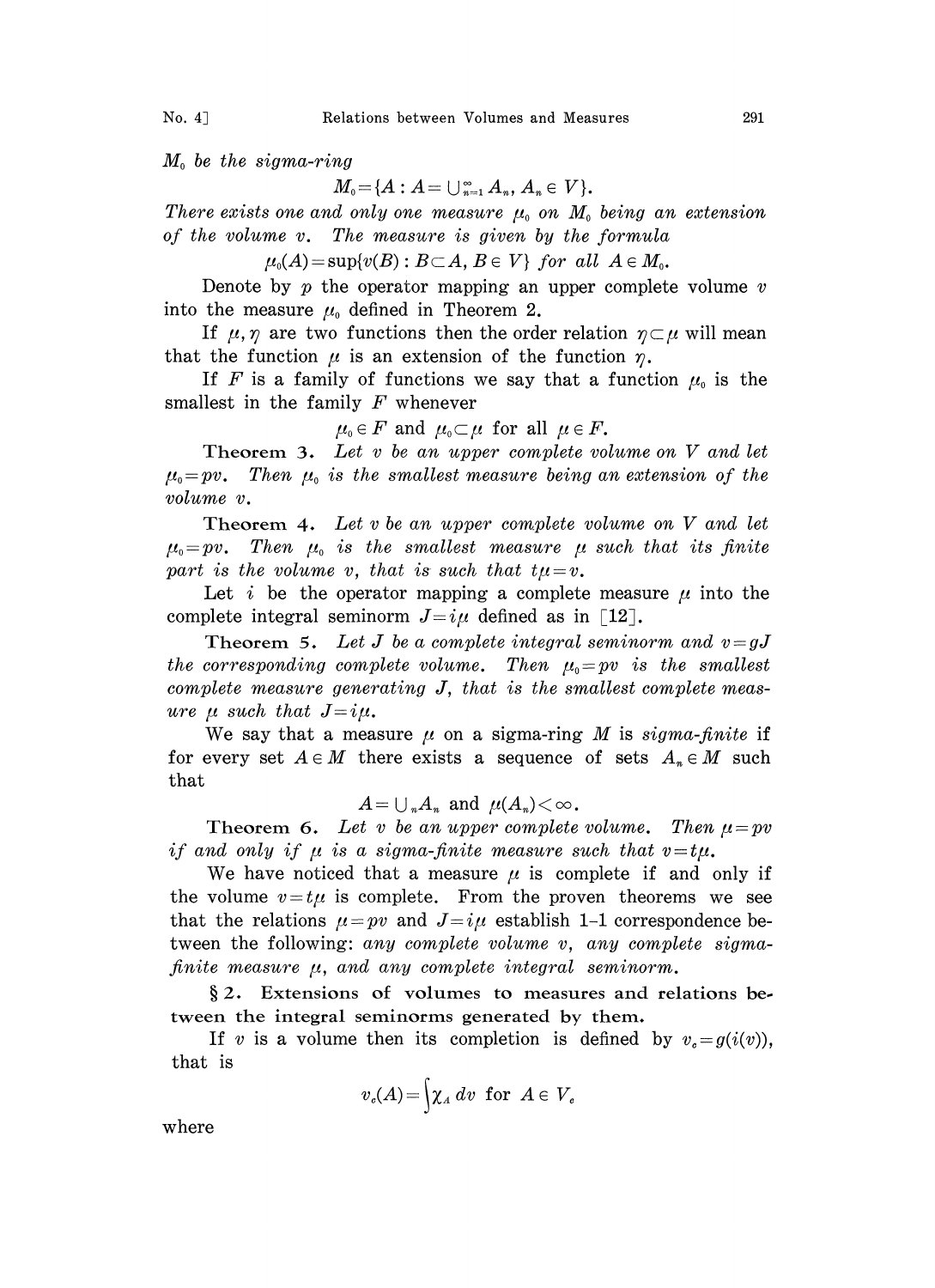$$
V_{c} = \{A \subset X : \chi_{a} \in L(v, R)\}.
$$

The volume  $v_c$  can be characterized as the smallest complete volume being an extension of the volume  $v$  according to Theorem 1,  $\S 1, [8]$  and Theorem 5,  $\S 2, [9]$ .

Theorem 1. Let v be a volume and  $\mu_0 = pv_c$ . Then  $\mu_0$  is the smallest complete measure being an extension of the volume v.

Let  $\mu$  be a measure on a sigma-ring M. Denote by  $N_{\mu}$  the family of null sets generated by this measure. A set A belongs to this family if and only if there exists a set  $B \in M$  such that  $A \subset B$ and  $\mu(B) = 0$ .

Denote by  $M_c$  the family of all sets  $A=B\div C$ , where  $B\in M$  and  $C \in N_{\mu}$ , and put  $\mu_{\epsilon}(A) = \mu(B)$ . We remind the reader that the symmetric difference operation is defined by the formula  $B \div C = (B \setminus C) \cup$  $(C\setminus B)$ . Any ring of sets with the symmetric difference operation forms a group.

The function  $\mu_{\epsilon}$  is a measure called the Lebesgue extension of the measure  $\mu$ . (See [14], [15]). This measure will be called the completion of the measure  $\mu$ .

Theorem 2. If  $\mu$  is a measure on a sigma-ring M then the family  $M_c$  is a sigma-ring and the completion  $\mu_c$  of  $\mu$  considered on  $M<sub>c</sub>$  is the smallest complete measure being an extension of the measure  $\mu$ .

Theorem 3. Let  $\mu$  be a measure and v its finite part, that is the function v represents the restriction of the measure  $\mu$  to the family  $V = \{A \in M : \mu(A) < \infty\}$ , mhere M denotes the sigma-ring being the domain of the measure  $\mu$ . Then the finite part of the measure  $\mu_c$  coincides mith the completion  $v_c$  of the volume v.

Denote by t the operator mapping a measure  $\mu$  into its finite part  $v = t\mu$ .

**Theorem 4.** Let v be a volume on a prering V and  $\mu_0 = pv_c$ . Let  $M_0$  be the sigma-ring being the domain of the measure  $\mu_0$ . If M is a sigma-ring such that  $V\subset M\subset M_0$ , then there exists unique measure  $\mu$  being an extension of the volume v from the prering V onto the sigma-ring M.

The measure is given by the formula

 $\mu(A) = \mu_0(A)$  for all  $A \in M$ .

Moreover we have  $\mu_{\rm c}=\mu_{\rm o}$ .

Let  $E$  be a family of sets of a space  $X$ . Assume that  $F$  is the family of all  $\sigma$ -rings M containing E.

Notice that the intersection

$$
M_1\!=\cap M(M\!\in\!F)
$$

is a sigma-ring. Since

 $M_1 \subset M$  for all  $M \in F$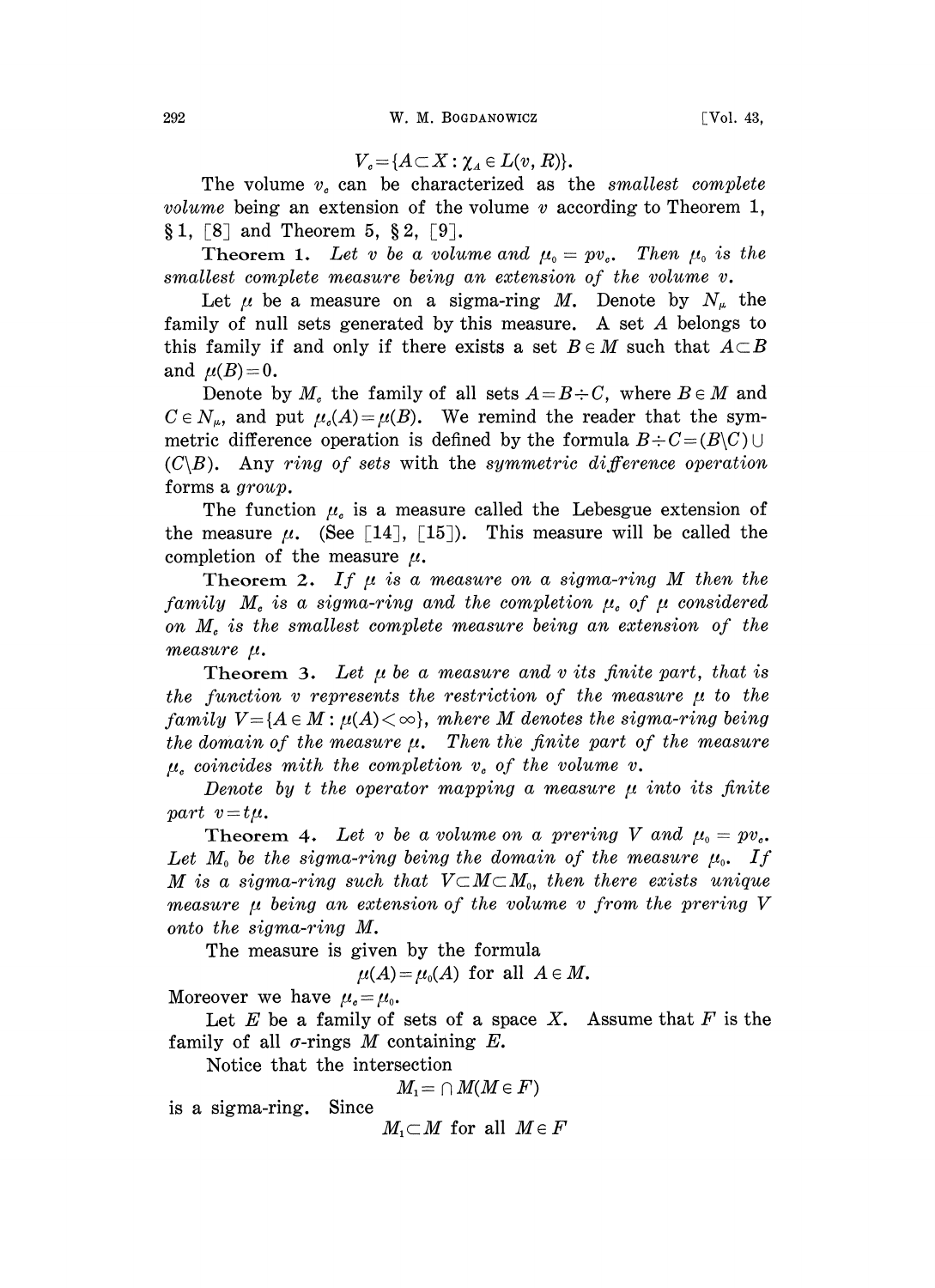therefore  $M_1$  is the smallest sigma-ring containing  $E$ . We shall say that  $M_1$  is generated by E and we shall write  $M_1 = \sigma$ -ring  $(E)$ .

Let V be a prering and v be a volume on it. Put  $M = \sigma$ -ring (V). We see that  $M \subset M_0$ , where  $M_0$  is the domain of the measure  $\mu_{0} = pv_{s}$ . According to Theorem 4 there exists a unique measure  $\mu$ on M such that  $v\subset\mu$ .

Theorem 5. Let v be a volume on a prering V,  $M = \sigma$ -ring (V), and  $\mu$  the measure on M being an extension of the volume v. Then  $\mu$  is the smallest measure being an extension of the volume v. We also have  $\mu_{c}=\mu_{0}$  where  $\mu_{0}=pv_{c}$ .

Theorem 6. Let  $v$  be a volume and  $\mu$  the smallest measure being an extension of the volume v. Then  $w = t\mu$  is the smallest upper complete volume being an extension of the volume v.

Let  $v$  be a volume on a prering  $V$ . Denote by  $S$  the family of all sets of the from  $A = \bigcup_{n} A_n$  where  $A_n$  is a finite family of sets from the prering.

Denote by  $S_{\delta}$  the family of all sets of the form  $A=\bigcap_{n}A_{n}$  corresponding to all sequences  $A_n \in S$ .

Let  $S_{\delta\sigma}$  be the family of all sets of the form  $A=\bigcup_{n}A_n$  corresponding to all sequences  $A_n \in S_{\delta}$ .

Let  $N<sub>v</sub>$  denote as usual the family of null sets generated by the volume v (see  $\lceil 1 \rceil$ ).

Denote by  $M<sub>v</sub>$  the family of all sets of the form  $A = B \div C$ , where  $B \in S_{\delta g}$  and  $C \in N_{\nu}$ .

In [5], § 3 we have proven that the family  $M<sub>v</sub>$  is a sigma-ring and that the volume v has a unique extension to a measure  $\mu$  on  $M_v$ . This measure  $\mu_v$  is complete according to Theorem 4-(5), § 3,  $\lceil 5 \rceil$ .

Theorem 7. Let v be a volume. Then the measure  $\mu_{\mu}$  being an extension of the volume <sup>v</sup> from the prering V onto the sigmaring  $M_r$  is the smallest complete measure  $\eta$  such that  $v \subset \eta$ .

Theorem 8. Let  $v$  be a volume and  $\mu$  the smallest measure being an extension of the volume v. Then the integral seminorm generated by the volume v coincides with the integral seminorm generated by the completion  $\mu_c$  of the measure  $\mu$ , that is  $J=iv=i\mu_c$ .

## References

- [1] Bogdanowicz, W. M.: A generalization of the Lebesgue-Bochner-Stieltjes integral and a new approach to the theory of integration. Proc. Nat. Acad. Sci., U.S.A., 53, 492-498 (1965).
- [2] —: Integral representations of linear continuous operators from the space of Lebesgue-Bochner summable functions into any Banach space. Proc. Nat. Acad. Sci., U.S.A., 54, 351-354 (1965).